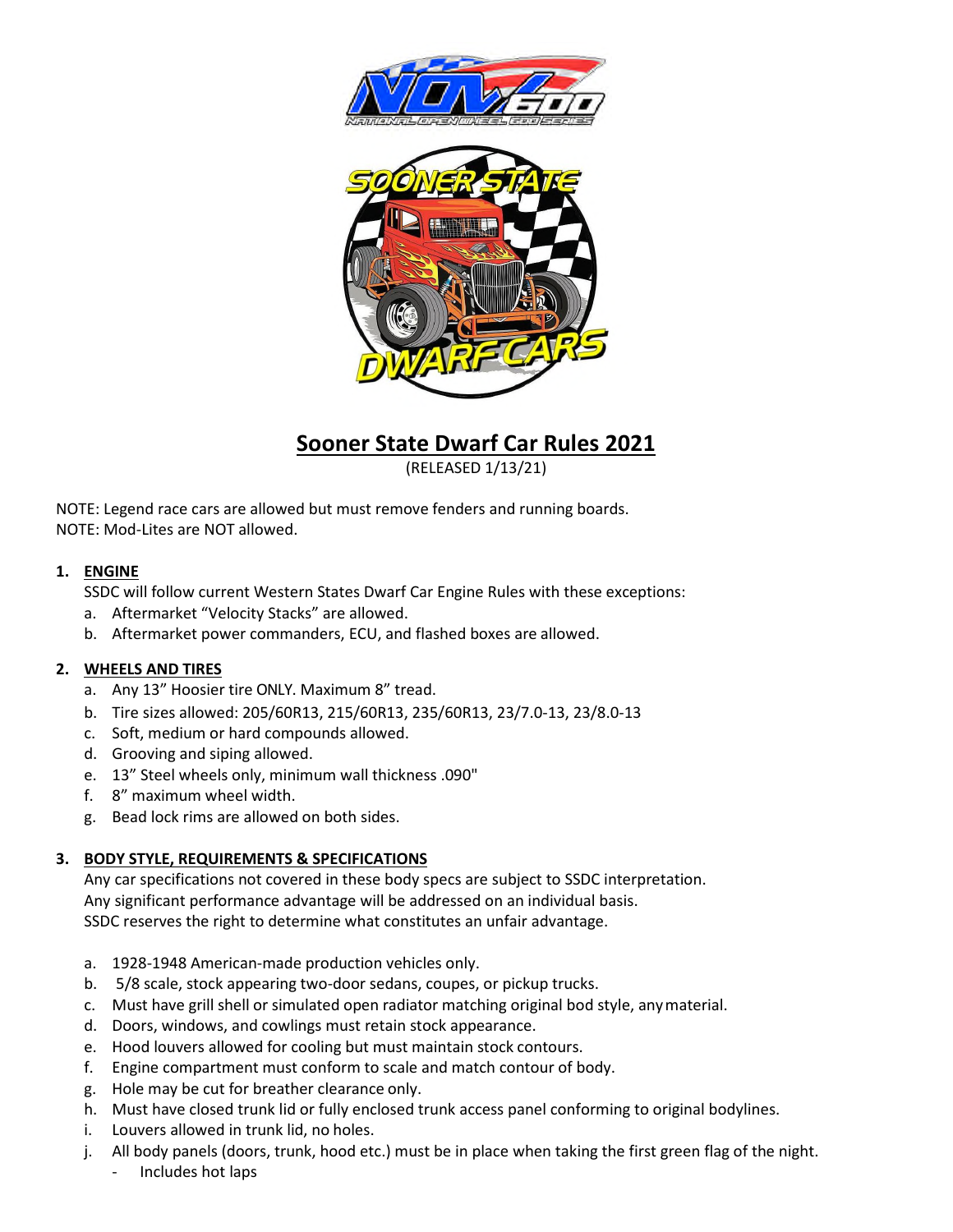- k. No fenders, wings, or spoilers allowed.
- l. Ram air induction system prohibited.
- m. Car parts can be grandfathered in.
- n. Body will be metal construction, 26-gauge steel or .040" aluminum minimum.
- o. Body contour must follow frame and roll cage.
- p. Frame ride height must not let car bottom out on track.
- q. Drivers door must be operational and equipped with secure latch.
- r. Fasteners on hood, trunk, or panels must be positive, locking type.
- s. Fiberglass or plastic grill shells allowed.
- t. No lips or spoilers of any kind.
- u. No open top cars (roadsters, convertibles). No panel trucks, station wagons, or specialty cars.
- v. Roof must start at top of cowl at front of cab and extend over the top of cab ending at top of trunk
- w. Roof hatch entrance allowed.

## **4. OVERALL DIMENSIONS**

- a. Maximum outside tire width: 61"
- b. Minimum wheelbase 72", maximum wheelbase 74"
- c. Maximum height 50" from the ground
- d. Body height maximum 44", from bottom of frame rail highest point on body
- e. Body width: 38" Maximum
- f. Maximum total length, bumper to bumper =  $124"$
- g. Kick outs or side nerf bars must be mounted at three points.

## **5. FRAME AND ROLL CAGE**

- a. Main frame members will be minimum of 1" X 2" x .120" wall rectangular steel tubing only.
- b. 1"x 2" frame rails must go from the centerline of front spindles to rear bumper mount.
- c. No aluminum allowed in cage or frame.
- d. Main frames will have a minimum of 3 cross members between firewall and back of seat
- e. Cross members to be fabricated of same material as frame rails.
- f. Alternate material may be steel angle .125" X 1.5" X 2" minimum.
- g. Cross-bracing in floor under driver strongly recommended.
- h. Rear frame rails at rear roll bar must be 34" max and 30" minimum outside dimension.
- i. Rear roll bar must meet same dimension as the frame it is mounted to.
- j. Frame may taper forward of driver seat area.
- k. Front engine area frame width: 24" max, 20" min outside dimension.
- l. Left and right frame rails must be the same + or  $-\frac{1}{2}$ ".
- m. Roll cage must be DOM steel minimum 1.25" x .083" (.095 recommended) in all cars from 12/98 on.
- n. May grandfather older cars with 1" x .065" tubing.
- o. Cross-brace or diagonal strongly recommended in hoop over driver's head.
- p. All cars must have cage bars installed across door openings on both sides.
- q. Bars should be welded in place as part of roll cage.
	- 1" x .065" minimum (1.25" x .095" recommended)
- r. Cars with bars mounted on doors should have full doorframe and minimum of 2 horizontal cross bars. Minimum 1" x .083".
- s. Cars with bars mounted on doors must have 1/4" x 2" steel stops welded in on each side of opening, totaling a minimum of 4" on each end of door.
- t. Must have a steel bar with a minimum size of 1" X .065" from doorpost to doorpost, under the dash.
- u. Steel plate on driver's door bars recommended
- v. It is recommended that, if using rivets, body panels attach to tabs welded onto cage instead of drilling multiple holes into cage bars.
- w. No down tube frame cars allowed.
- x. Any bars going from cowl area to snout must remain below the upper line of hood.
- y. Classic pickups may have two (2) bars going from upper rear roll cage down to rear clip.
- z. Underslung rear-end only.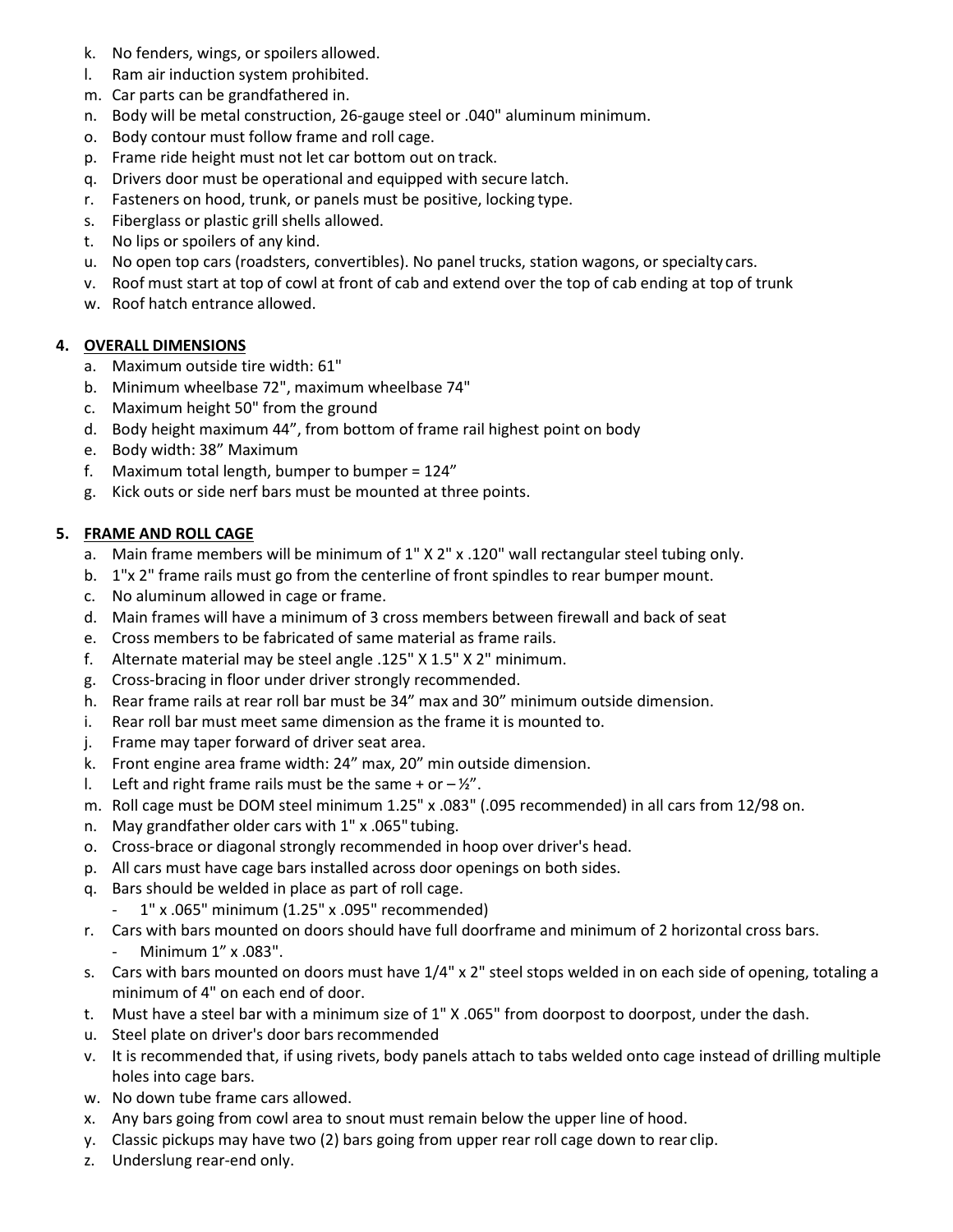# **6. BUMPER DIMENSIONS**

- a. Front: maximum width 30", height 6" to 8" with 2-bar loop.
- b. Ground to top of bumper: 12" minimum, 16" maximum.
- c. May not extend more than 12" forward of front tires.
- d. Rear: maximum width 56" with 3 vertical bars, height 6" to 8" with 2-bar configuration.
- e. Ground to top of bumper: 12" minimum, 18" maximum.
- f. May not extend more than 8" behind rear body panels.
- g. Bumpers must be hollow with max wall thickness of .125

## **7. NERF BARS**

- a. Maximum outside diameter of 1.25" and .125 maximum thicknesses
- b. Must be hollow and may not extend out beyond tread width more than 1" at the rear only.

## **8. FIREWALL**

- a. Firewall must be metal and must completely separate engine compartment from cockpit.
- b. Engine protruding into cockpit must be enclosed.

## **9. WINDSHIELD**

- a. Windshield must be Lexan, wire mesh, or protection bars. No glass.
- b. All other cockpit areas must remain open.
- c. Deflectors may be used in front of driver. May be no wider than roll bar area.

## **10. SEAT**

- a. High-backed aluminum racing seat required.
	- Full containment seat HIGHLY recommended. (SFI 39.2)
- b. All cars will have a permanent bar located behind top of seat at shoulder level.
- c. Bottom of seat not to be more than 68" back from centerline of front spindles to rear of seat base.
- d. Seat may be tilted back for added head clearance
- e. No portion of the seat to be more than 74" back from centerline of front spindles.

#### **11. DRIVE TRAIN**

- a. Must use steel drive shaft from transmission to automotive rear end.
	- Minimum 2.50" x .083" or 2" x .120".
- b. Toyota 8 bolt, Toyota 10 bolt & Quick change rear ends allowed with steel tubes only.
- c. Drive shaft tunnel must have minimum of 2 (3 recommended) 360 deg. hoops between firewall and seat back.
	- Must be fabricated of minimum .1875" x 1.5"steel bar. 1"x .095" steel tube highly recommended.
- d. Rear must be locked or have a solid spool.

# **12. SUSPENSION**

- a. Front suspension must not extend rearward past the most forward panel of the firewall.
- b. Aluminum spindles allowed.
- c. Rear trailing arm/radius rod maximum length = 30".
- d. Torque-absorbing devices permitted.
- e. Maximum 3 radius rods or 3 link suspension
- f. Wheel offsets are allowed.
- g. Coil-over shocks are the only allowable means of supporting the chassis.
- h. One shock and spring per wheel only.
- i. Shock and spring must remain as one unit.
- j. Shocks must be non-adjustable type.
- k. Rebuildable and aluminum shocks allowed.
- l. No driver shall have the ability to adjust suspension from inside car.
- m. Straight front axles are prohibited.
- n. No leaf springs.
- o. No birdcage type rear linkage.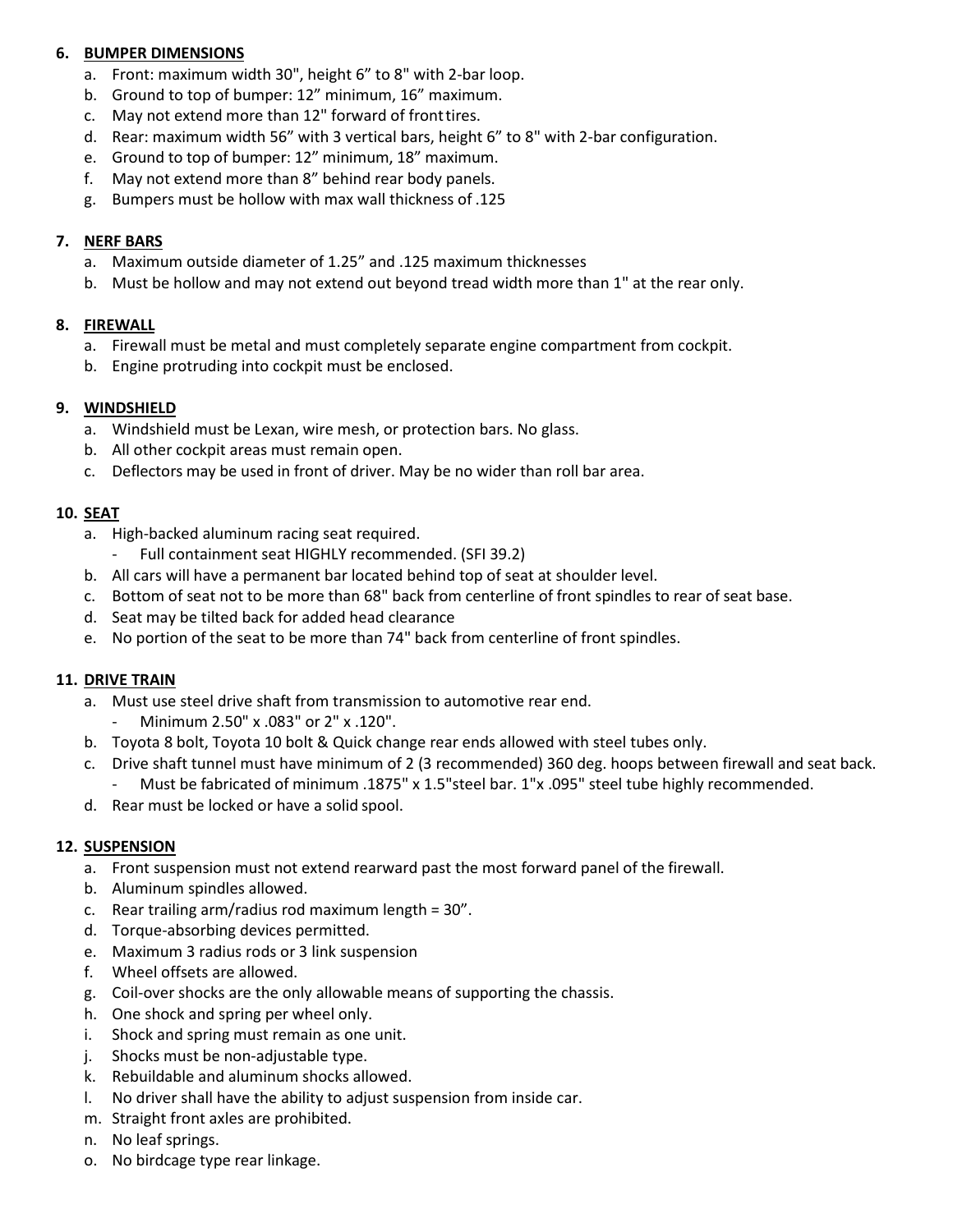- p. NO Anti-roll (sway) bars permitted front or rear.
- q. No torsion bar suspension system of any type allowed.
- r. The use of carbon fiber or titanium in any way is prohibited.

## **13. STEERING**

- a. All steering components must have safety fasteners such as cotter pins or self- locking nuts.
- b. Manufactured quick-release steering wheel hubs mandatory.
- c. Rack and pinion steering is mandatory.

## **14. BRAKES**

- a. At least one front and one rear brake required.
- b. Steel rotors mandatory, .250 minimum thickness.
- c. Steel OEM calipers or aluminum calipers.
- d. Cutting & scalloping of rotors will be allowed with no rotor surface being less than 3/4" in width.
- e. Drilling of rotors is permitted.
- f. Adjustable brake bias and wheel shut offs allowed.
- g. Competition-type master cylinders allowed.

## **15. BATTERY, FUEL SYSTEM**

- (a) Battery and fuel pump must be mounted outside driver compartment.
- (b) Battery must be secure and held with non-rubber strap.
- (c) Electric fuel pump allowed.
- (d) Fuel cell mandatory, maximum 5 gallons, located in trunk.
- (e) Gasoline only, no fuel additives allowed.
- (f) Reinforced or steel braided line must be used in all high-pressure areas.
- (g) A direct manual cutoff switch wired to ground circuit is mandatory.
- Emergency electrical cut off switch will be clearly located and marked.

#### **16. WEIGHT**

- a. All cars must weigh a minimum of 1200 lbs. with driver at any time.
- b. Max of 75 pounds of ballast. Ballast must be painted white with car number.
- c. All ballast must be mounted inside body lines.

# **17. SAFETY EQUIPMENT**

- a. Fire bottle system HIGHLY recommended. (SFI 17.1)
- b. Head and neck restraint system recommended. (SFI 38.1)
- c. Window net (TFI/SFI 27.1) or arm restraints (TFI/SFI 3.3) recommended.
- d. Must have fire resistant driving suit:
	- Single layer minimum (TFI/SFI 3.2A1) or 2 layer (SFI 3.2a5)
	- One or two piece allowed
- e. Fireproof gloves required. (TFI/SFI 3.3/1 or 3.3/5)
- f. Fireproof shoes required. (TFI/SFI 3.3)
- g. Approved helmet with Snell 2010 or higher.
- h. Full-face helmet only.
- i. Must have 5-point safety harness with quick release.
	- No more than 3 years old
	- Minimum of 3-inch belts (2" shoulder belts for head and neck restraints allowed)
- j. NO two-way radios.
- k. One-way communication from officials only is allowed.
- l. NO mirrors allowed.

#### **18. NUMBERS AND GRAPHICS**

a. Car number must be minimum 12" in height and 2" stroke.